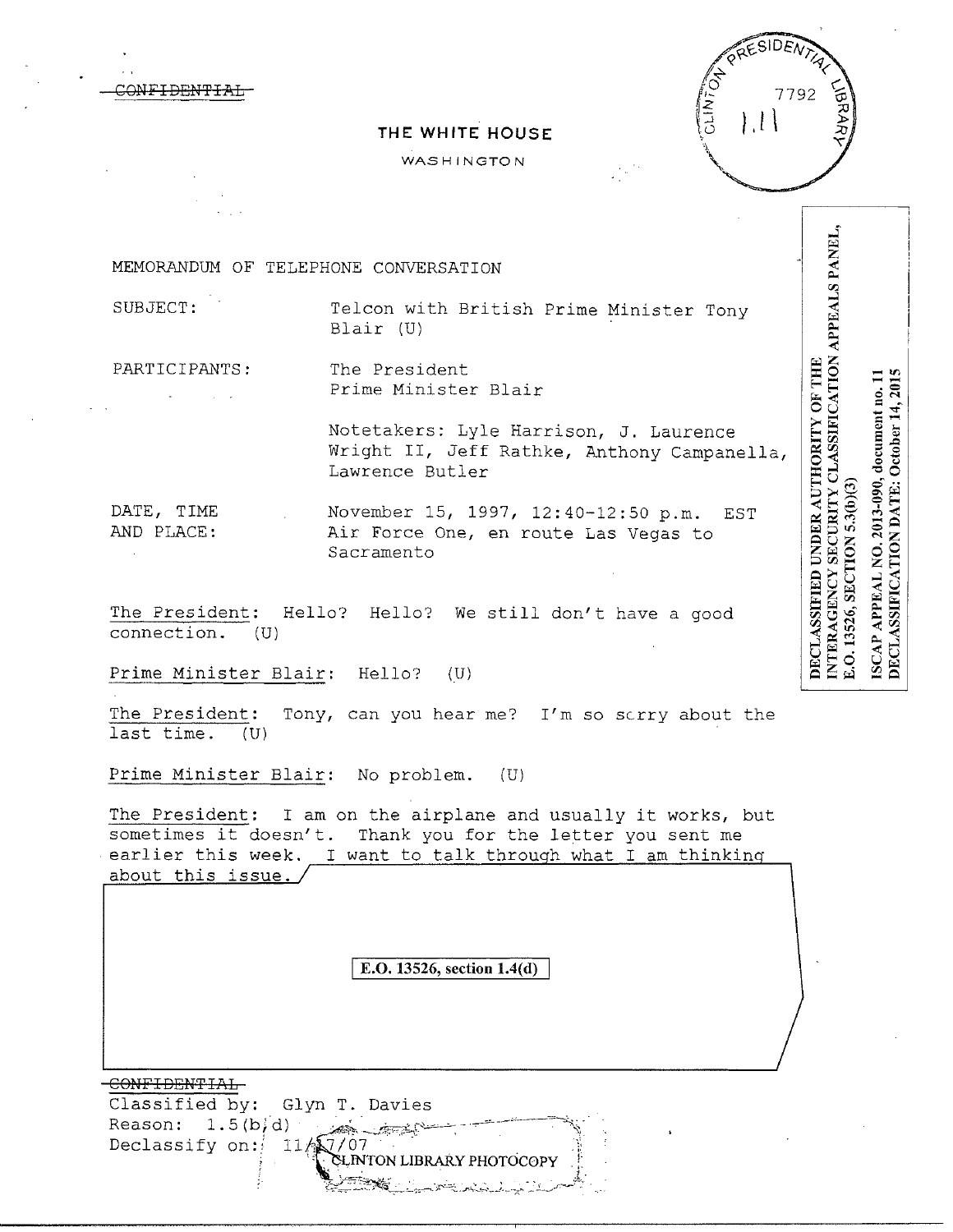**E.O. 13526, section 1.4(d)** 

We all see this looking back through the prism of the Gulf War, but I want to see this looking forward through the prism of the future. My goal in this and my definition of victory, is that this is not a macho contest of getting him to back down, but to reestablish the inspections regime, which I think was a smashing success.  $\text{IET}$ 

Prime Minister Blair: Bill, I am in total agreement with everything you said. I want you to know we will stick with you throughout this.  $\begin{bmatrix} \cdot & \cdot & \cdot \\ \cdot & \cdot & \cdot \\ \cdot & \cdot & \cdot \\ \cdot & \cdot & \cdot \end{bmatrix}$ 

E.O. 13526, section 1.4(b)(d)

The President: I think this is very important. Jacques Chirac is in Vietnam right now, and I am trying to call him. I will talk to Yeltsin and several others over the next two days. If there is anything you can do to promote unity among the allies, I would appreciate it. I understand their position and the popular sympathy in the Middle East for the people of Iraq. I

CONFIDENTIAL

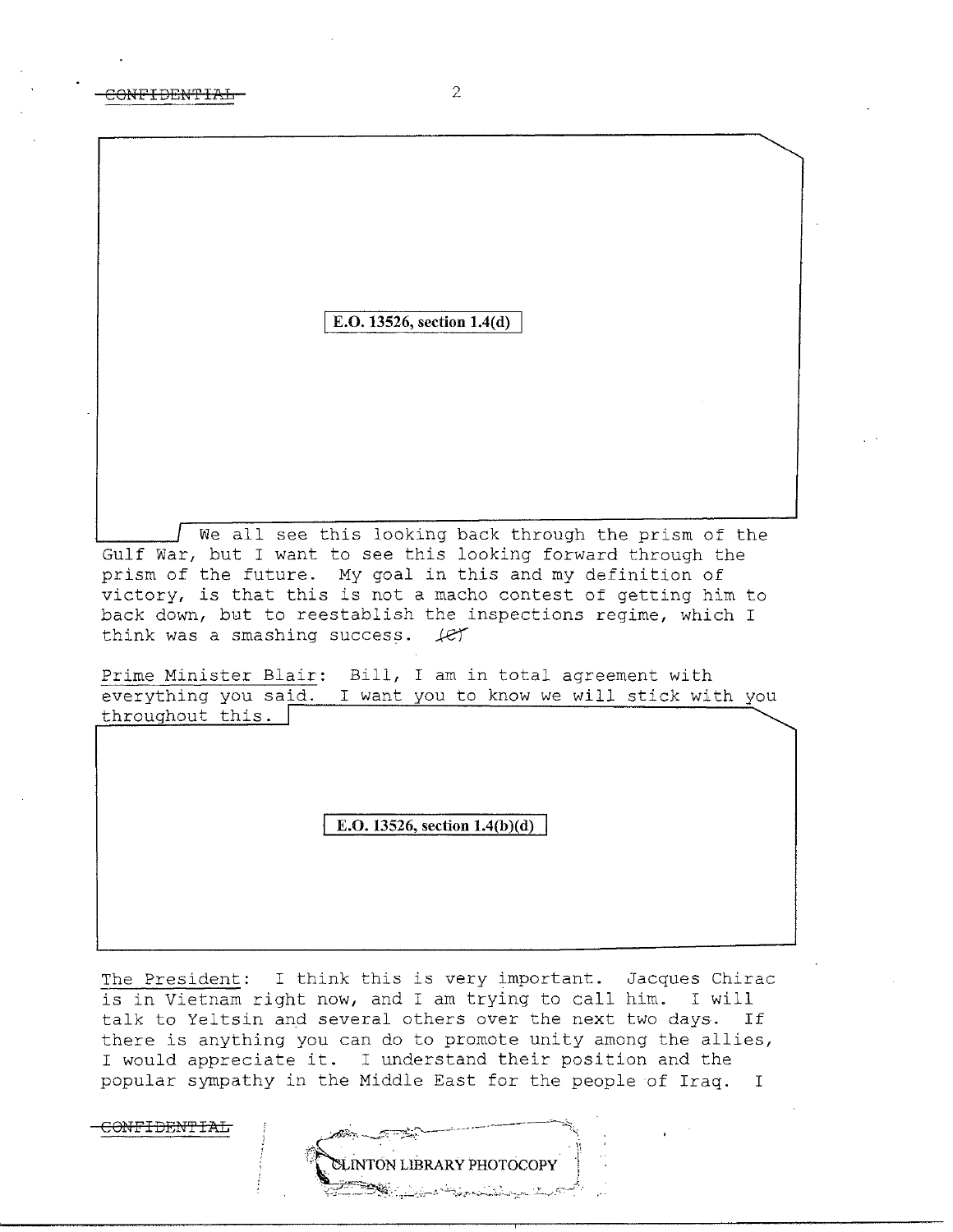## CONFIDENTIAL 3

think we need to get people in your country, in France, and elsewhere, to see what UNSCOM has destroyed. They need to see how successful the program of eliminating weap'ons of mass destruction has been. But there is one thing going on in our country and also in the UN, and that is that the only time Iraq gets attention is when Saddam creates a crisis. If people knew how many weapons UNSCOM inspectors have exposed, they would understand why this is so important.  $\leftarrow$ 

Prime Minister Blair:

**E.O. 13526, section 1.4(b)(d)** 

The President: We may need to talk again several times over the next week, but I won't bother you unless I have to. We will have to work together on this.  $\emptyset$ 

Prime Minister Blair: Yes, absolutely right. And the more that can be done to publicize the work that UNSCOM has done over the last six years, the better.  $\angle$ es

The President: Did you see Netanyahu in London? (e)

Prime Minister Blair: Yes, I did.

E.O. 13526, section 1.4(b)(d)

The President: I know what you mean.

| E.O. 13526, section **1.4(d)** 

Prime Minister Blair:

E.O. 13526, section  $1.4(b)(d)$ 

I will send you a full report of the

meetings, I'm not sure we may have already. Let's keep in touch over the weekend.  $\leftarrow$ 

The President: Thank you for the meeting and the time you spent with Hillary. She just loved it. It looked like it was very successful. (U)

CONFIDENTIAL

LINTON LIBRARY PHOTOCOPY